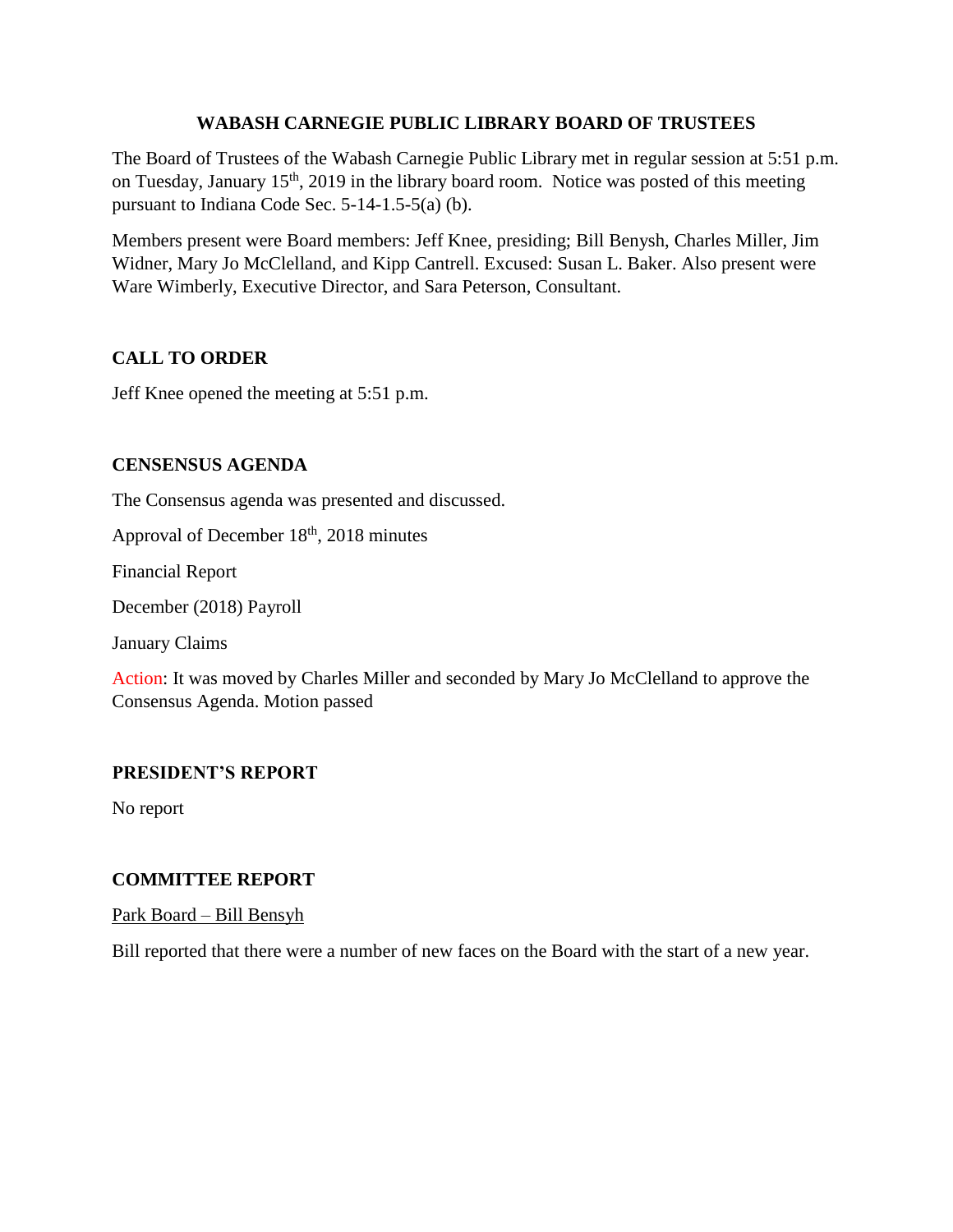#### **NEW BUSINESS**

#### Strategic Plan 2019 to 2021

Sara Peterson was here to present the final draft of the Strategic Plan 2019-2021. Sara went through various parts which had remained the same for the most part from the last time Sara met with Trustees. Sara and Ware had met with staff on the final draft. The response from the staff was positive overall with a recommendation on a change in wording for the new Mission Statement. The Trustees discussed the strategic plan. They also discussed how to adapt or foresee future technology changes due to the rapid rate in which it changes. Ware and Sara talked about working more in conjunction with Intrasect to set up replacement technology schedules. With these schedules, technology improvements wouldn't be sudden or done in a knee-jerking-type approach. The importance of accountability and carrying out the plan were stressed too. Trustees are excited about the direction laid out in the plan and approved the final draft. Sara will send Ware a final copy that Ware will forward to Trustees.

Action: Bill Benysh moved to approve final draft of the Strategic Plan 2019 to 2021 and seconded by Mary Jo McClelland. Motion passed.

#### Internal Control Polices Binder

Trustees reviewed the Internal Control Policies Binder dealing with multiple policies for the library. Trustees didn't have any questions on any particular policy but did cite places where grammar and spelling need to be cleaned up. These corrections were pointed out to Ware. It was decided to approve the policies in the binder with the needed grammar and spellings corrections.

Action: Charles Miller moved to approve the policies in the Internal Control Polices Binder with needed grammar and spelling corrections. It was seconded by Mary Jo McClelland. Motion passed.

#### **DIRECTOR'S REPORT/ADMINISTRATIVE UPDATE**

#### Kipp Cantrell – New Trustee

The Board welcomed Kipp Cantrell who just started a term as Trustee per appointment by the Wabash City School Board.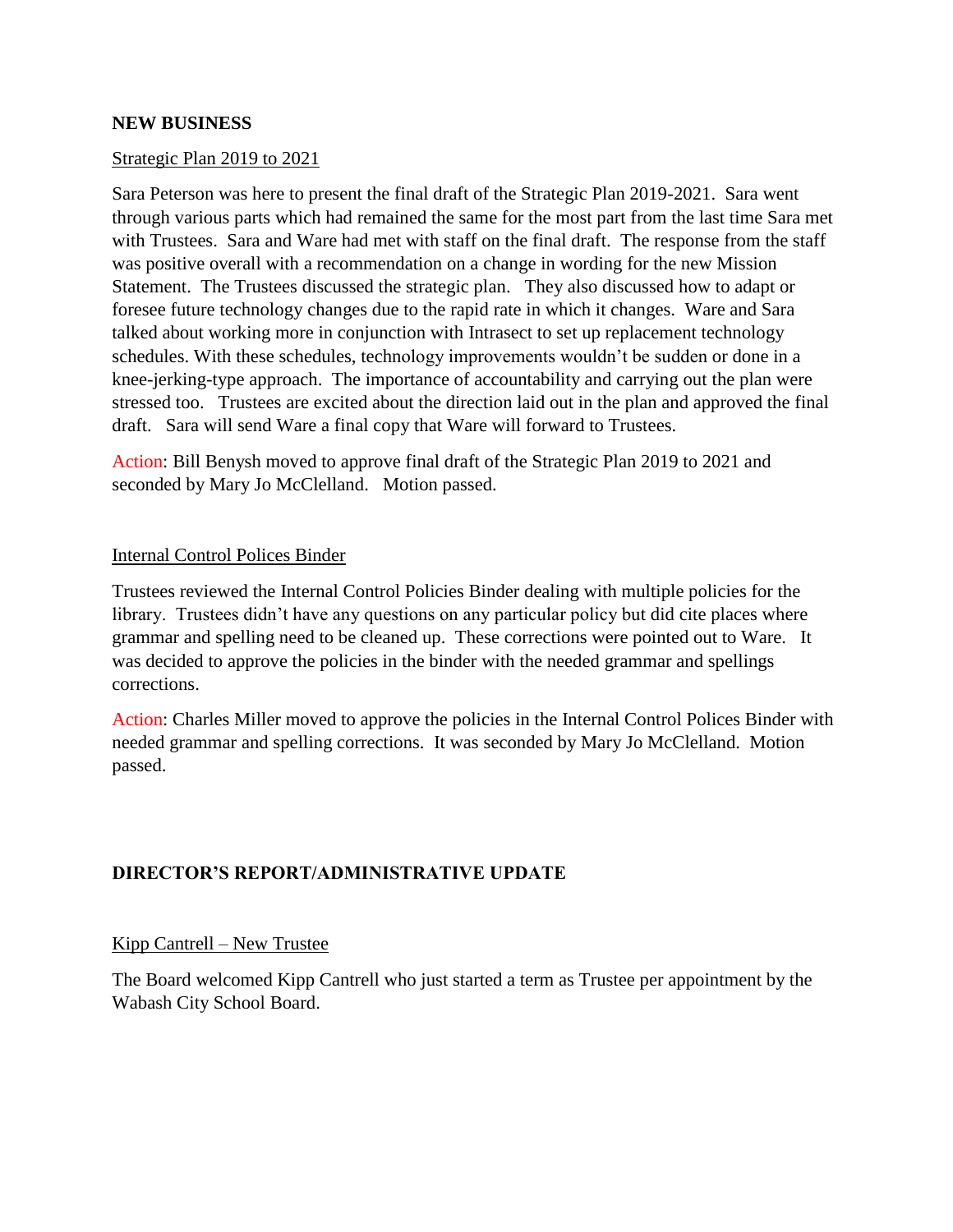#### **Hotspots**

Ware reported 5 more hotspots have been purchased and will be added to the library collection for library patrons to borrow.

### Annual Report/End of the Year Report

Ware and other staff are working on the 2018 Annual Report that needs to be submitted to the State Library. The report has very good statistical information on the library during 2018. Ware plans to have a Year in Review 2018 of our library at the February meeting too.

### Ian Stallings

Ware relayed conversation and meeting with Ian Stallings about Ian's memories of the library and his interest in being involved with the library in the coming years. Ian is a well-known interior designer who is in the process of moving back to the Wabash area.

### Jason Callahan (Wabash City School) and Josh Blossom (Ivy Tech – Wabash)

Ware and Polly reported on the conversations with Jason Callahan of Wabash City Schools and Josh Blossom of Ivy Tech on partnership regarding their vision of a partnership of the library, city schools, and Ivy Tech to establish a new media center. All see some promising partnerships possibilities in the future.

# Trustee Training with State Library

Ware will be working on a Trustee Training presentation in partnership with the State Library at the March meeting.

# **Student Assistant**

Ware discussed the termination of Athena Varner's employment. Athena was missing too many work shifts and becoming unreliable in terms of work obligations on the Youth Services staff. I was sorry to have to let Athena go but I count on Student Assistants to meet work commitments like any other staff. Polly interviewed three candidates this past week-end and offered the position to Lena Cordes who is a junior at Wabash High School. Ware recommends approved of hiring Lena Cordes as Student Assistant in the Youth Services Department. Trustees approved.

Action: Bill Benysh moved to approve the hiring of Leda Cordes as Student Assistant (Youth Services Department) and Jim Widner seconded. Motion passed.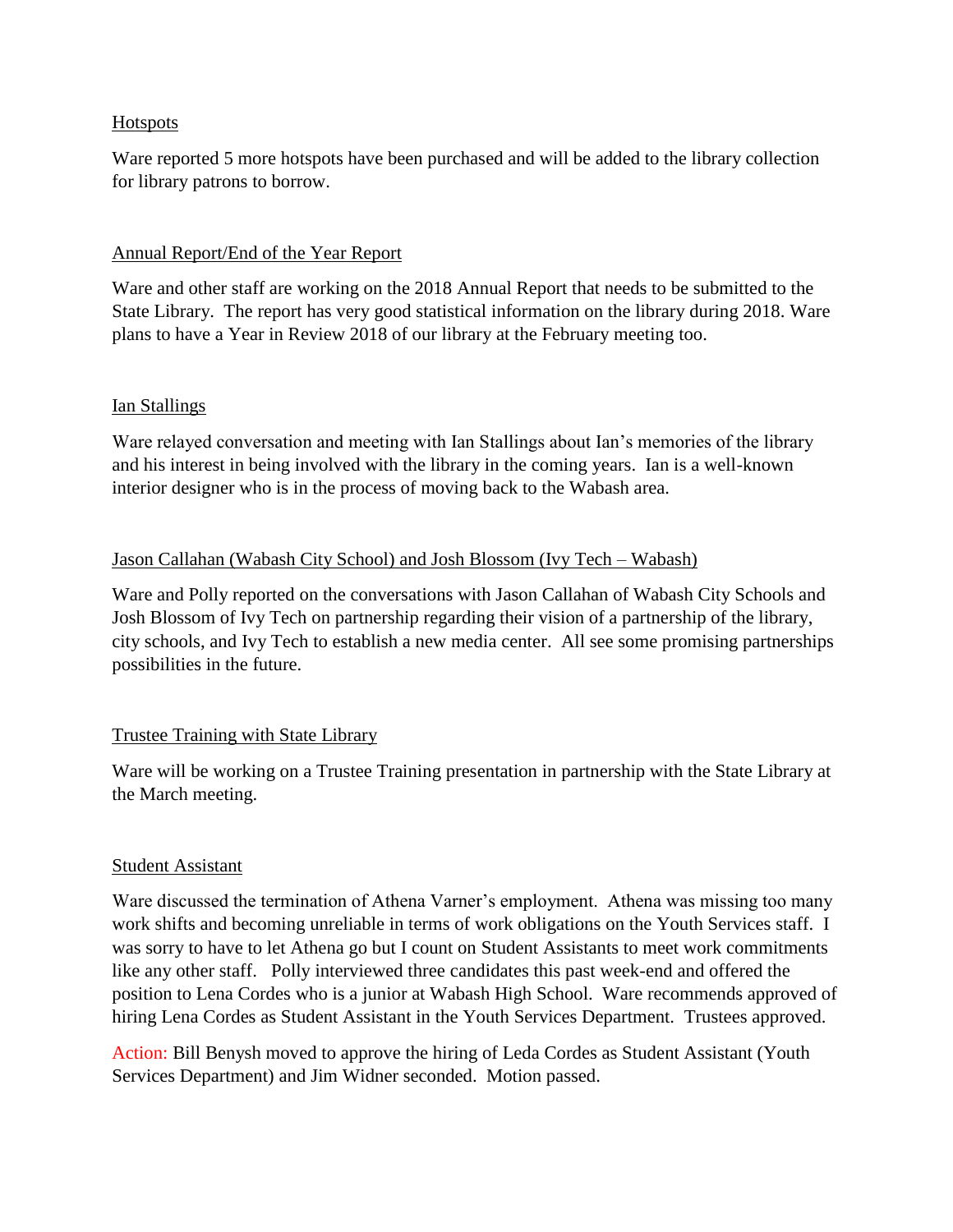#### Four Work Personal Goals for 2019

Ware outlined 4 personal work goals for 2019 and talked a bit about each. The 4 personal work goals are as follows:

- 1) Build presence in the Growing Wabash County, Inc. circles to benefit library.
- 2) Continue building on the work done in 2018 as outlined in the form of the Strategic Plan 2019-2021.
- 3) Establish Digital Access Cards and get started in partnership with local schools.
- 4) Look at process of reducing or eliminating fines by the library for overdue materials.

# 3-D Printing Policy

Ware and the Trustees discussed the 3-D Printing Policy. Staff has requests from the public per interest in using the 3-D Printer. Joe Rayl will be at the February meeting to provide a demonstration to the Trustees. Trustees reviewed the policy and approved it.

Action: It was moved by Bill Benysh and seconded by Charles Miller to approve the 3-D printer policy. Motion passed.

# Lighting Around Dome

The second set of LED lights has been installed around the Dome. The difference in the lighting is substantial and Ware asks that additional changes to LED lighting be considered.

# Connection/Partnership Cited

Ware cited some examples of partnerships, specifically Youth Services, that have both been strengthened and established. These connections emphasizes the beneficial partnerships the library has established in our community and look to expand those.

# Updated Building and Asset Appraisal

Ware has been in contact with Universal Valuation, Inc. about updating the previous building and property appraisal completed at the end of 2017. He has sent update inventory list to Universal Valuation, Inc.